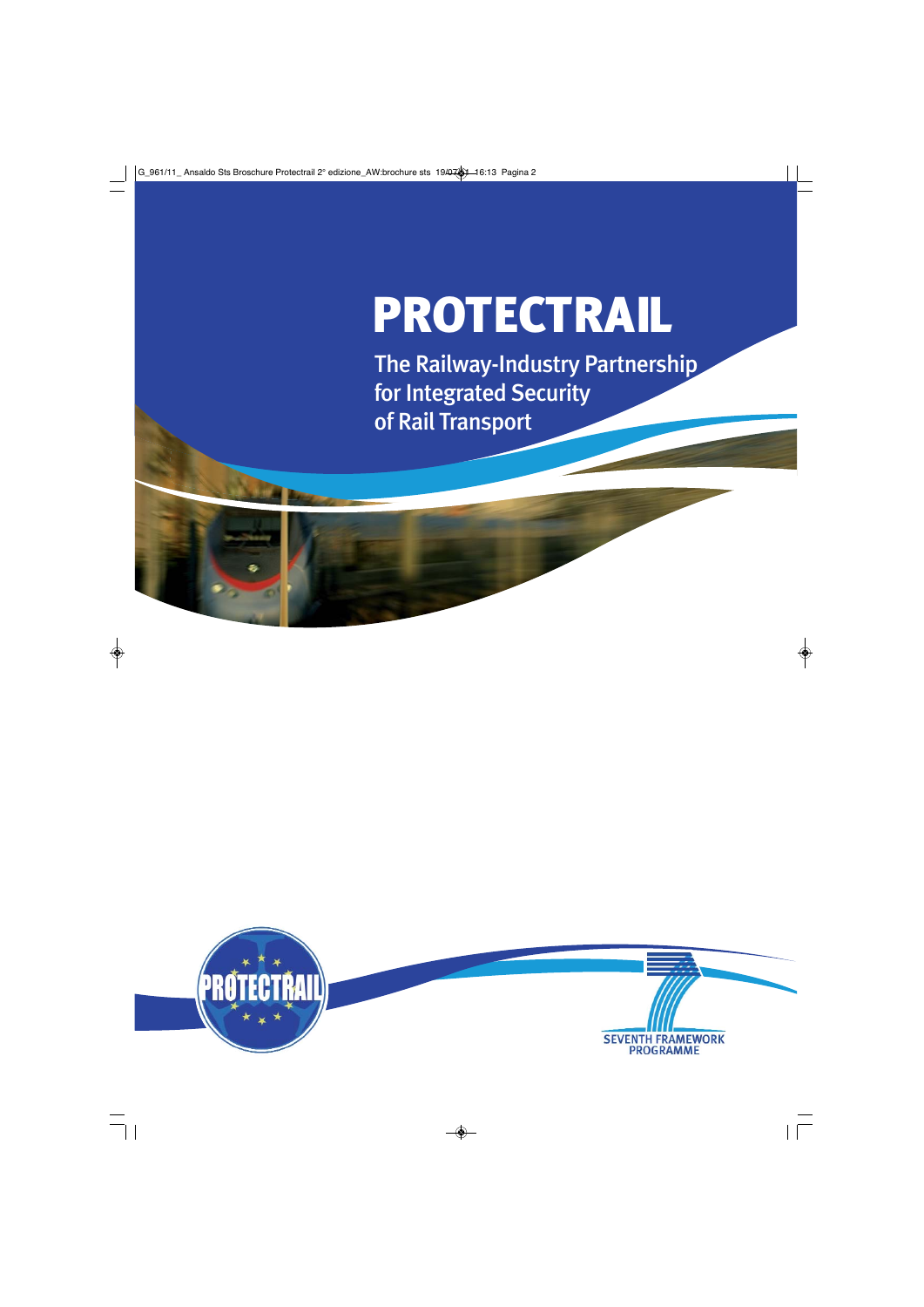# Project Objectives

# Description of the work



The PROTECTRAIL objective is to provide a viable integrated set of security solutions, by considering the extent of the assets involved, the nature of the threats, the amount of requirements and constraints.

The integration will follow an innovative way and will extend the scope of the project beyond the mission addressed by the call. The PROTECTRAIL will develop mission oriented vs. asset-specific solutions and will make them interoperable by designing a modular architectural framework where each solution can be "plugged".

This will provide the basis for a streamlined process of federation, integration and interoperability.

The project will ensure that appropriate solutions and innovations are favoured over isolated questions and solutions, and will represent a comprehensive and scalable answer to rail security.

The dissemination process will initiate a cooperation framework with the National and EU authorities and the standardisation bodies, in view of proposals for recommendations to be adopted.

PROTECTRAIL will tackle the railway security problem from a layered system integration perspective.

The concept of the project is to address this main goal by dividing the global mission into a limited number of submissions which respond to well identified needs of railway protection, within a framework of general coherence and integration of technical and organization solutions.

Each sub-mission oriented solution will cover significant areas of interest, resulting both from risk analysis and rail operator priorities. By selecting performance goals,for eachsub mission effective solutions in terms of architectures, technology deployment, procedures, tools and organizations to manage specific threat scenarios will be defined and developed. The project has been structured in 7 Sub-Projects and 38 Work Packages. The 5 technical SPs are supported by the Project Management & Technical Coordination (SP0) and Dissemination and Exploitation (SP1) subprojects.

For each sub-mission considered, SP2 will define the functional and technical specifications for prevention, mitigation and crisis management for the selected scenarios both at the sub-mission and global integration levels.

In SP3 and SP4 (for fixed asset and transported assets respectively) the feasibility of solving the identified railway protection submissions through an efficient and cost effective integration of technologies will be demonstrated.

SP5 will then propose a coherent architectural and design framework for the submission and integrate them in a global demonstrator. Finally SP6 will consider political, economical, socio-cultural aspects besides the technological ones to drive towards future design for security strategies. The project will be carried out by considering the specificity of rail environment and by monitoring the impact of security measures on ethical issues and citizens rights as well as the positive impacts against other forms of threats and for mitigation of consequences of natural events.

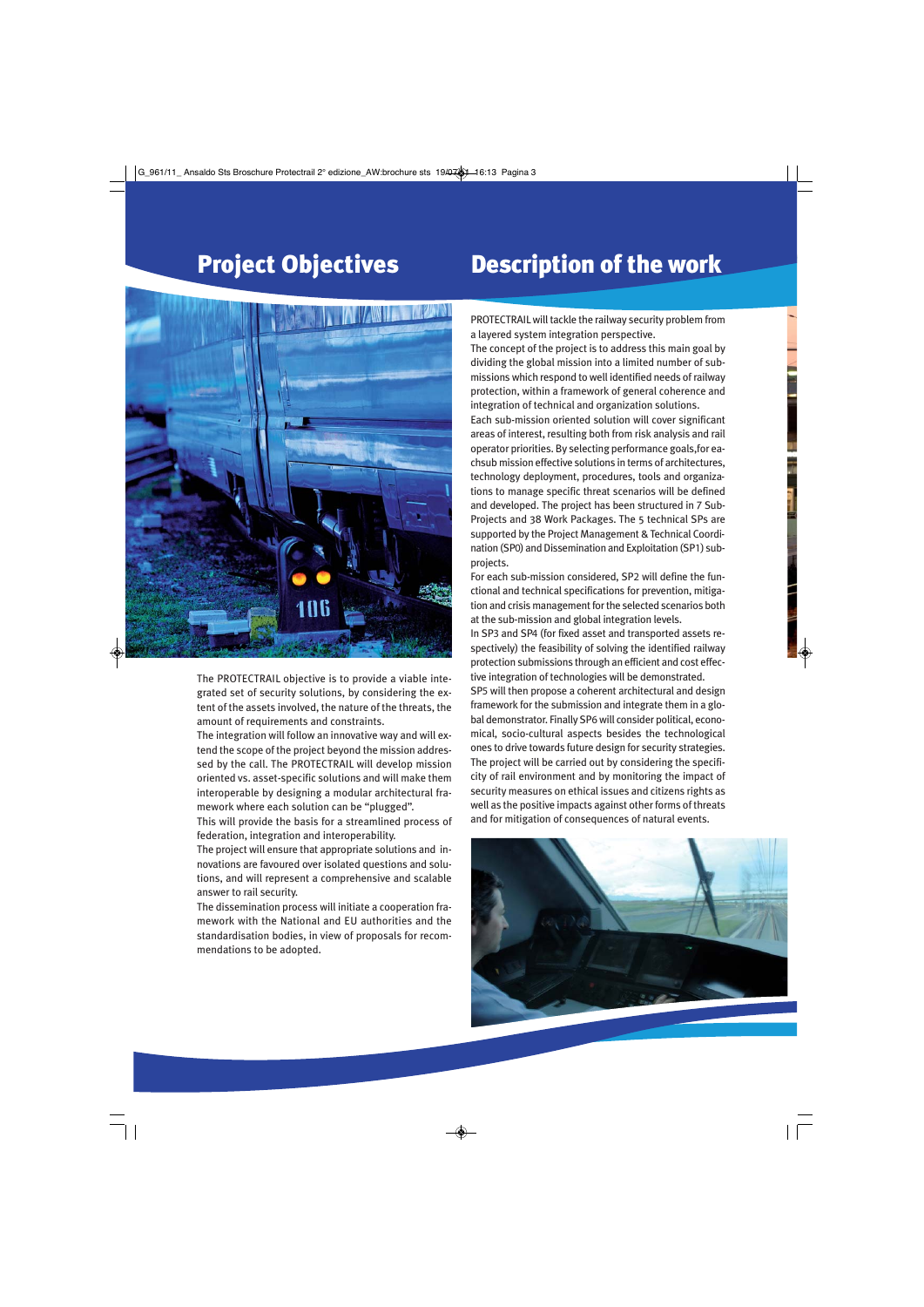# Expected results



The project will show the implementation potential of short/medium term solutions.

It also will vision out the development of prospected solutions to match future challenges.

The market up-take potential is guaranteed by the participation of main railway and security solutions suppliers, enhancing the capability of producing standard systems and of major railway operators (undertakings and infrastructure managers), guaranteeing that project solutions will satisfy user needs and fulfil railway requirements.





Acronym: PROTECTRAIL Grant Agreement N°: 242270

Total Cost: 21,775,289 €

EU Contribution: 13,115,064 € Starting Date: 01.09.2010 **Duration: 42 months** 

### Coordinator:

Ansaldo STS S.p.A. Via P. Mantovani 3-5 - 16151 Genova - Italia

#### Contact:

Mr. Vito Siciliano Tel. +39-010-6552976 Fax: +39-010-6552006 Mob.: +39-3489895875 e-mail: Vito.Siciliano.Prof110@ansaldo-sts.com Website: http://www.protectrail.eu